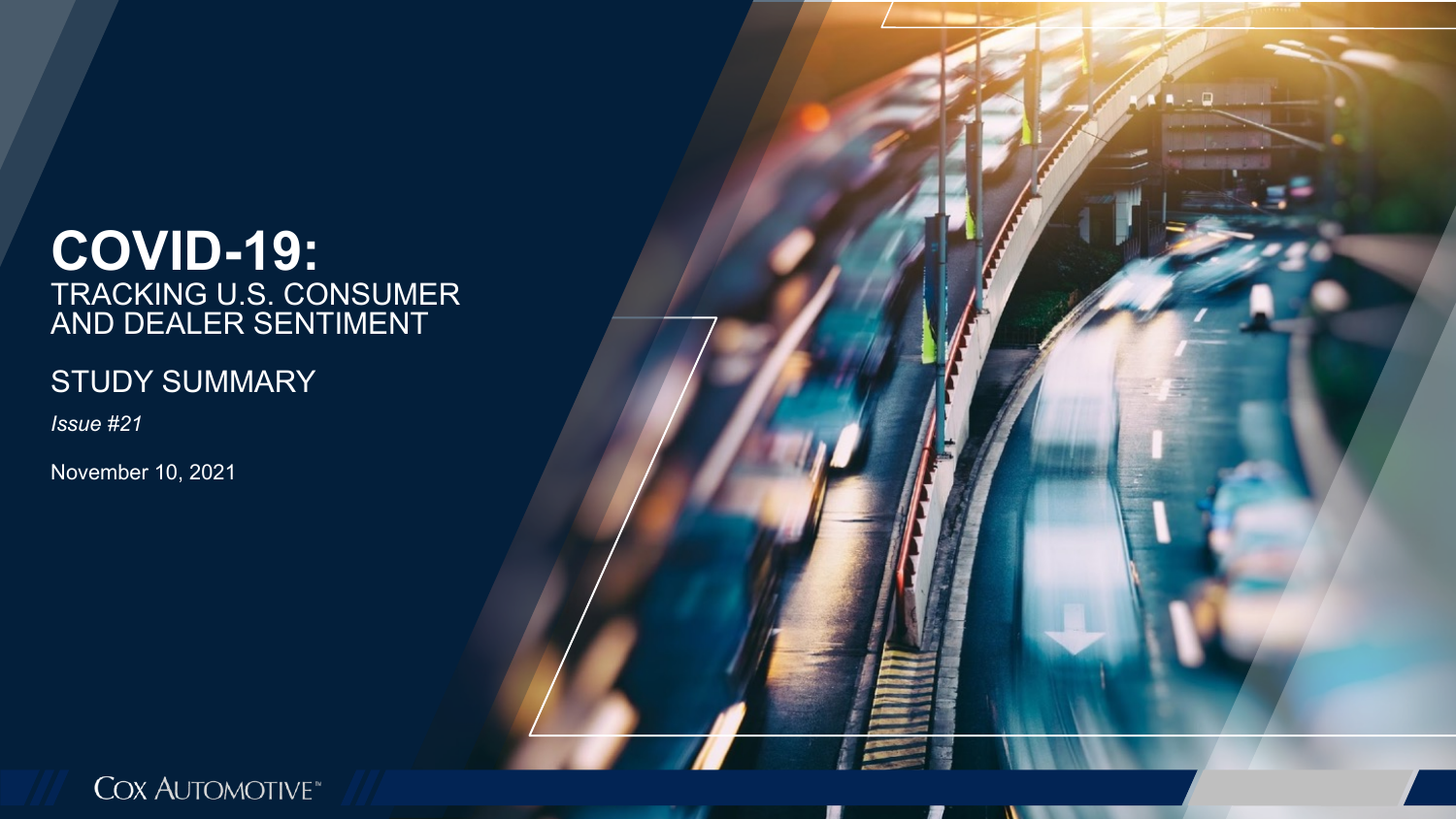# *What we're seeing now*



Consumer concern over COVID-19 continues to decline significantly due, in part, to the vaccine and recent booster approval. Those feelings are reflected in a projected rebound for holiday travel and consumers plan to drive their vehicles more in 2022.

The number of in-market consumers remains steady, but inventory continues to be the big story for the industry. Despite record profitability, dealers are not positioned to fully capitalize on consumer demand due to a lack of available inventory. Neither dealers or consumers expect the situation to be solved any time soon.

Due to limited inventory, more consumers are opting to repair their vehicles vs. replace. This provides dealers with opportunities in grow service/maintenance revenue while, at the same time, building relationships with customers which could lead to future vehicle purchases and trade-in volume.

### **COX AUTOMOTIVE**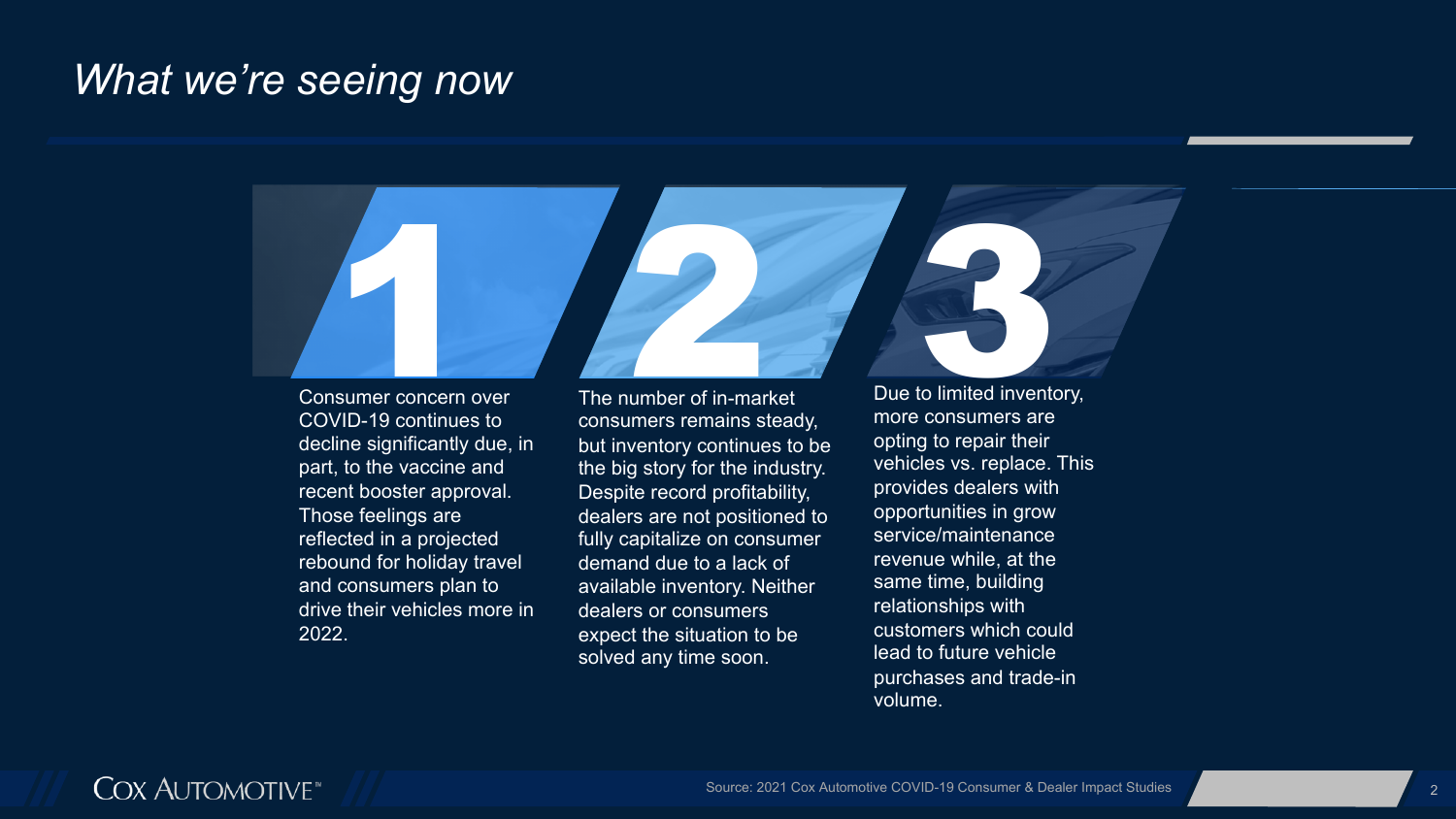## *Consumer concern has trended down from the heights of the pandemic in 2020*

#### **Consumer Level of Concern Over COVID**



*Indicates significant difference since last wave*

*Q9. How concerned are you about the coronavirus overall?*

## **COX AUTOMOTIVE**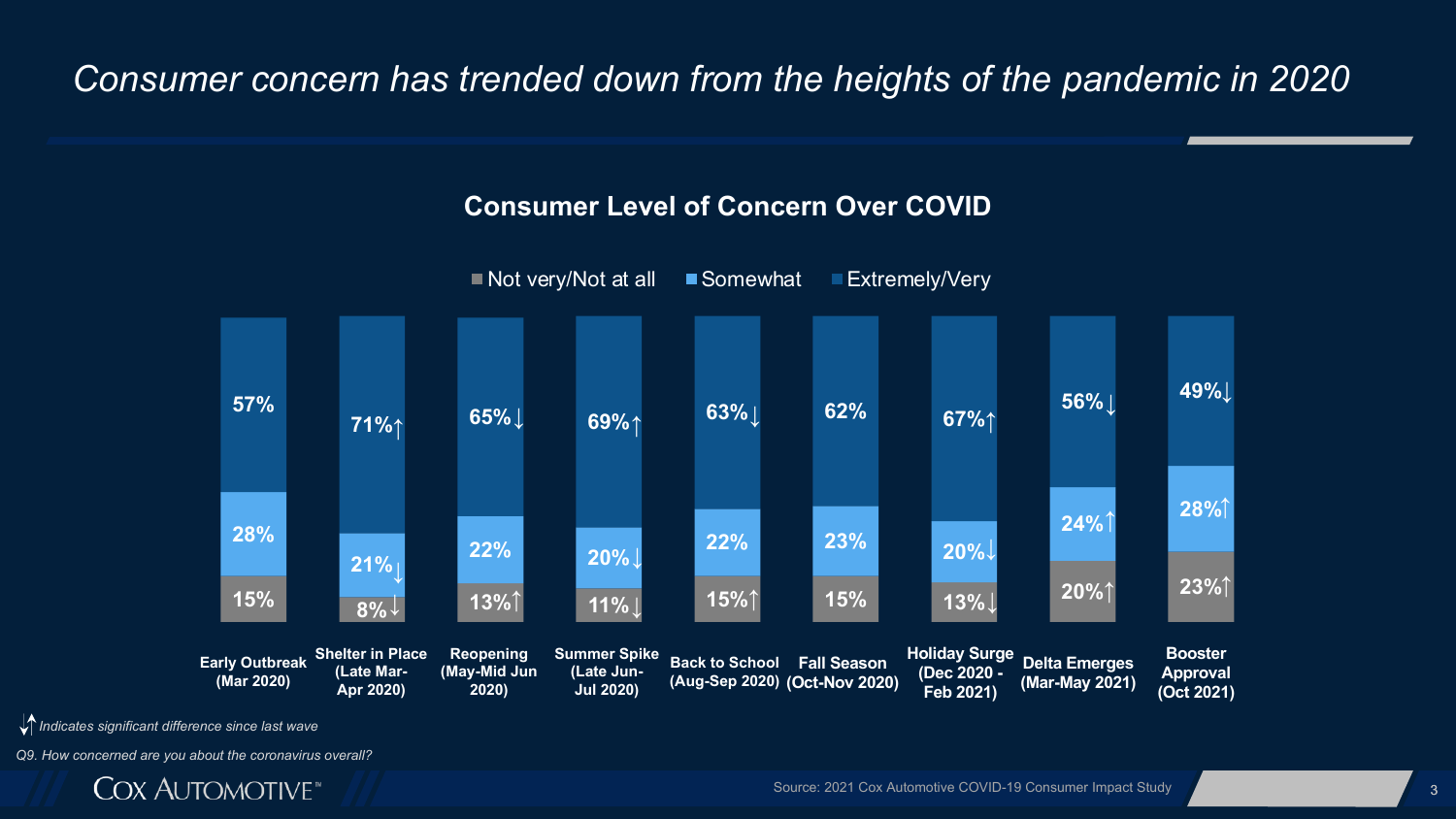## *Dealer vehicle prices have increased much more than shoppers realize*



*Q8. How do your dealership's vehicle prices compare to what they were in 2019 pre-COVID conditions?* Indicates significant difference since last wave, (##) indicates score from last wave when change is significant (Oct 2020 Scores)

*Q17a15. Overall, how do you think vehicle prices today compare to what they were in 2019 pre-COVID?*

**COX AUTOMOTIVE** 

*Note: Excludes Service/Parts titles*

*\*Among 6-month auto intenders*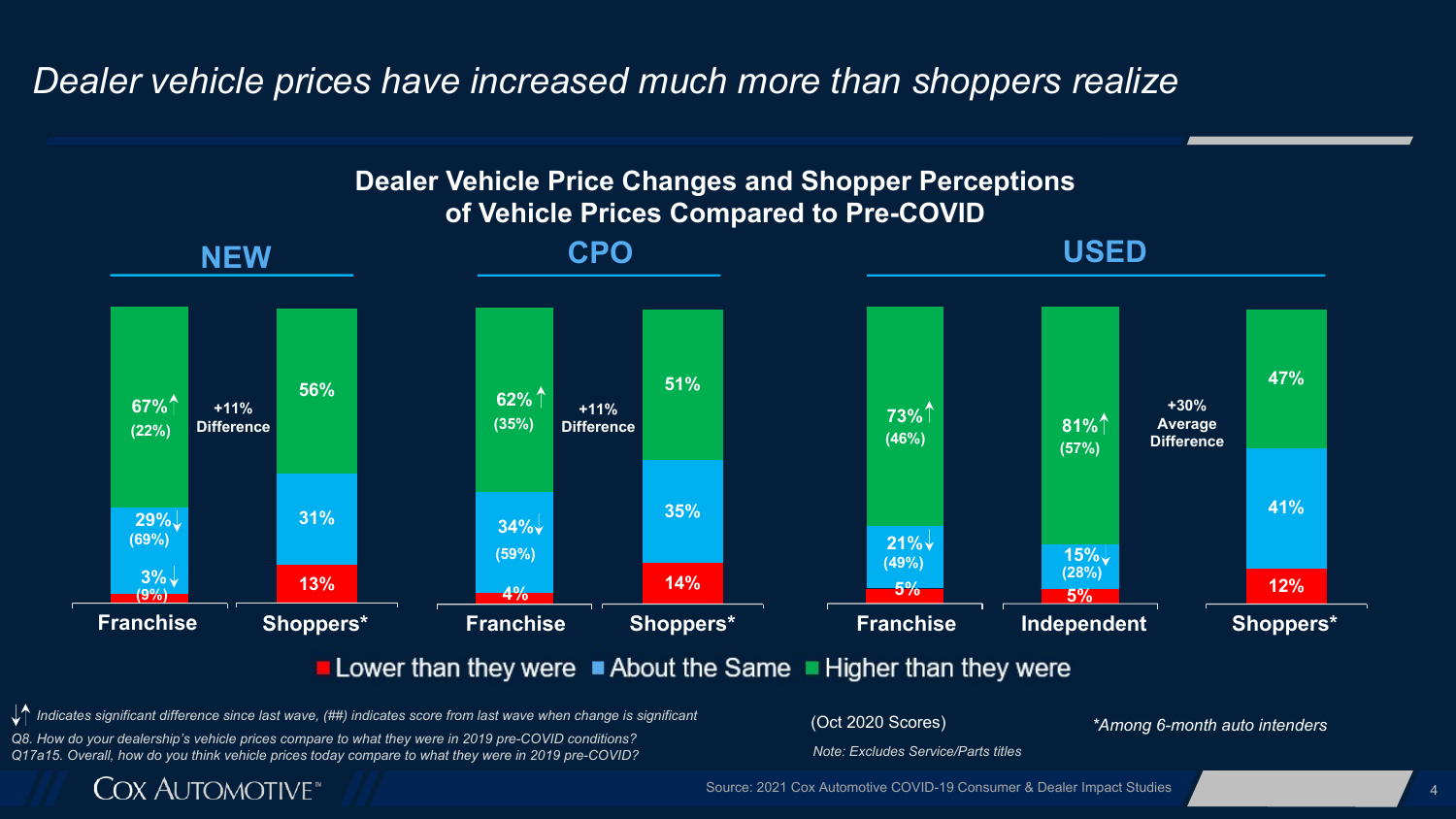## *Purchase delays continue to trend down, driven more by supply issues than concern for the pandemic*

#### **Delaying Vehicle Purchase/Lease\***



**66%** of intenders believe they will<br>for the best deal on a vehicle have to wait up to 12 months for the best deal on a vehicle

*Q10. Have you done, or do you think you will do any of the following because of the coronavirus? \*Note: Added "have done" in Wave 4 Q17a3. You said you may delay purchasing/leasing a vehicle due to coronavirus. What are the main reasons? Please select up to 2 of the main reasons. Q17a16. When do you think you will be able to get the best deal on the vehicle you want to purchase?* 

*\*Among 6-month auto intenders*

#### **COX AUTOMOTIVE**

Source: 2021 Cox Automotive COVID-19 Consumer Impact Study 5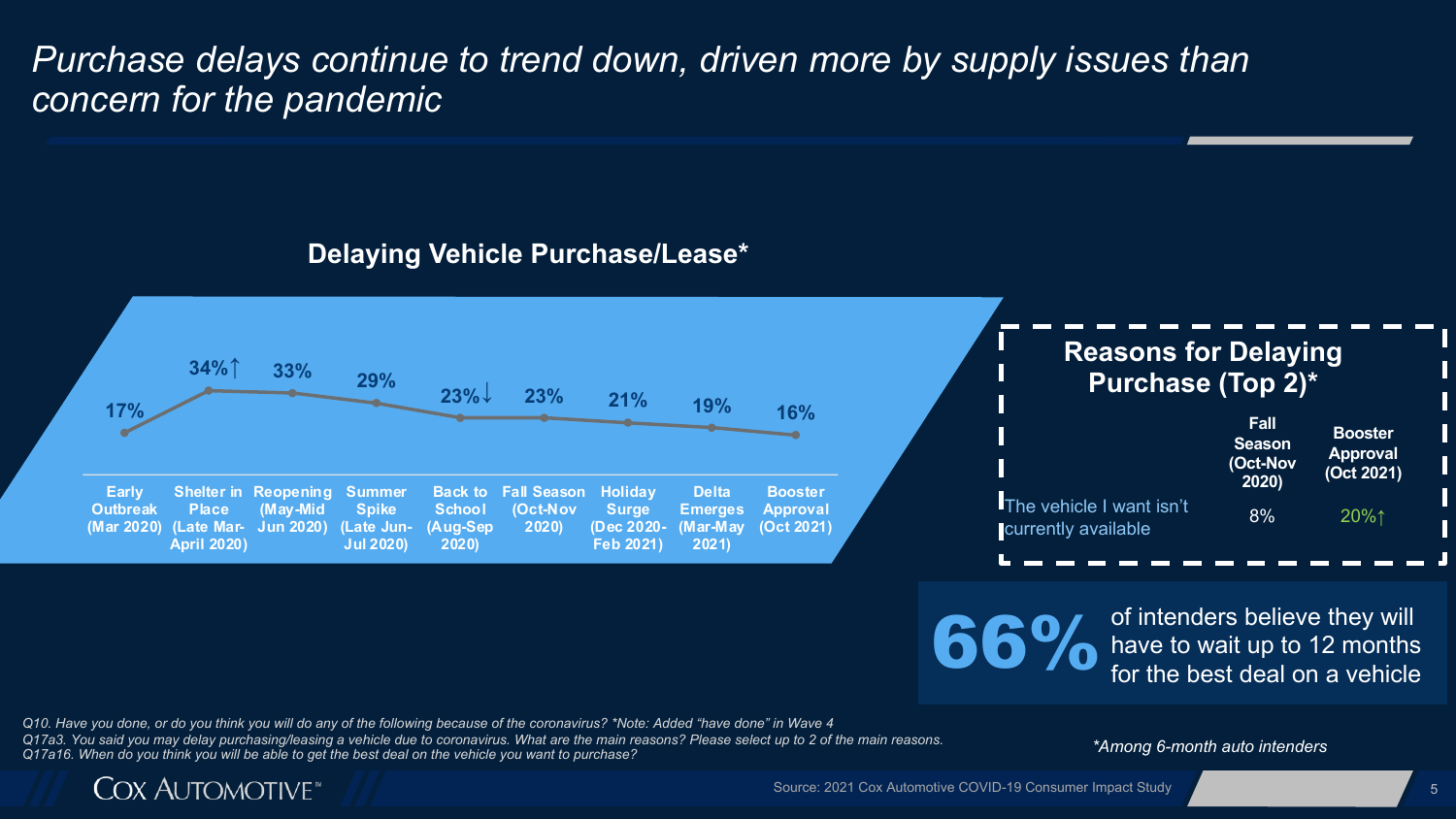*Dealers recognize that the future will include more online sales*

#### **Current Customers Completing More Steps Online**



### **More Consumers Buy Vehicles Online in the Future**



 $\blacksquare$  Not Sure  $\blacksquare$  No  $\blacksquare$  Yes

*Q15\_1. Do you expect to see more consumers buy vehicles online in the future? Q98. Have your current customers been completing more steps online?*



#### (Oct 2020 Scores)

*Note: Excludes Service/Parts, Auction, and Admin/Back Office Support tittles*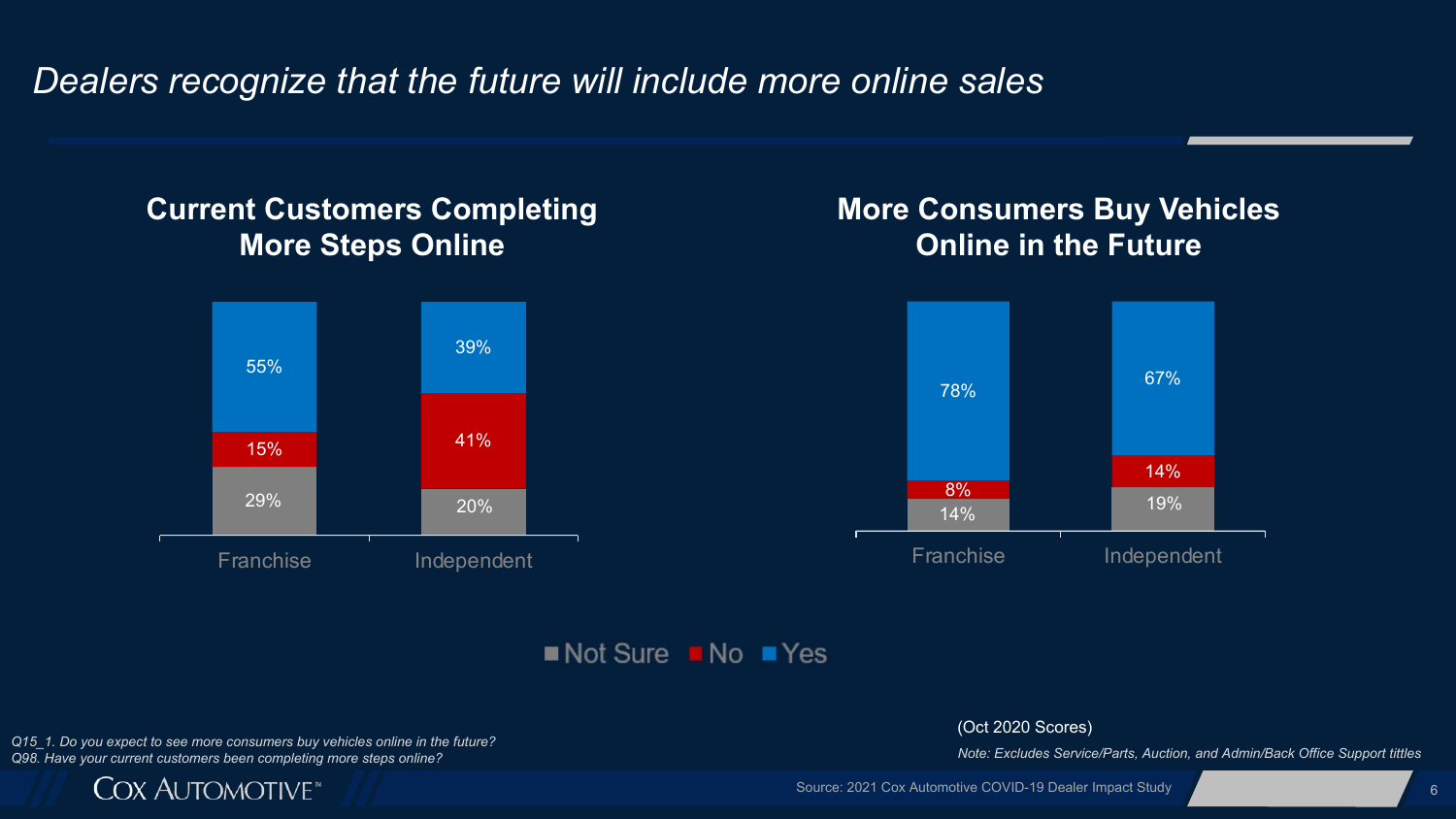## Intenders will pay more for vehicles but view repair as a viable option vs. overpaying



*Q18a3. Now imagine that your vehicle needed to be repaired, and the total repair cost was high enough that you'd have to decide*  whether it's worth the cost to repair vs. buy a replacement vehicle. Thinking about each timeframe below, what would you do? *\*Among 6-month auto intenders* 

**COX AUTOMOTIVE** 

#### Source: 2021 Cox Automotive COVID-19 Consumer Impact Study 7 2008 2009 10:00:00 2009 7 2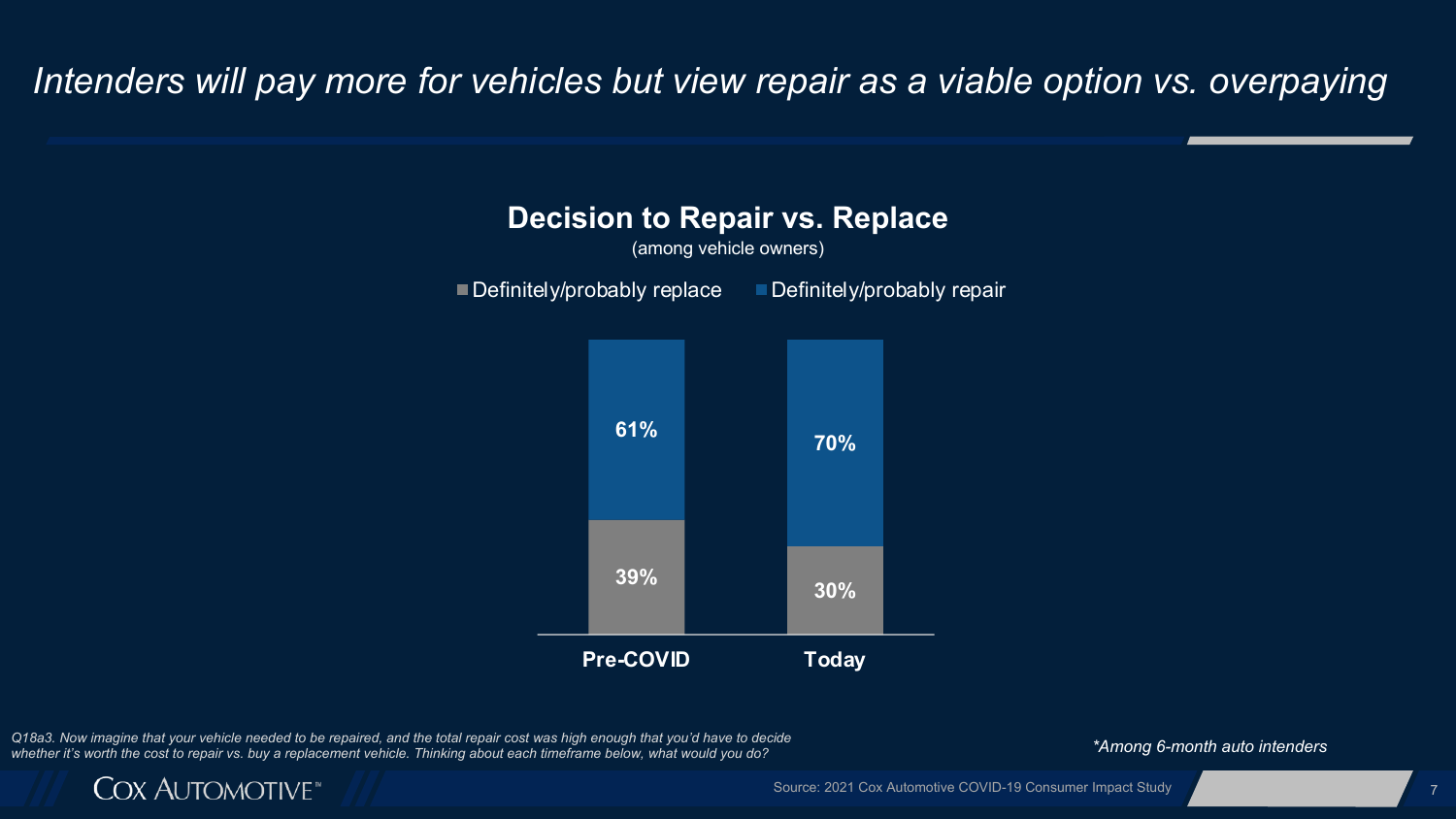# *2021 Cox Automotive COVID-19 Consumer & Dealer Impact Studies*

We surveyed a nationally representative sample of US consumers ages 18+ during the following timeframes:

- Wave 28 (Booster Approval): October 12-15, 2021 (n=2,000)
- Waves 25-27 (Delta Emerges): March 5-May 1, 2021 (n=3,000)
- Waves 22-24 (Holiday Surge): December 11, 2020-February 6, 2021 (n=3,000)
- Waves 20-21 (Fall Season): October 15-November 17, 2020 (n=3,000)
- Waves 16-19 (Back to School): August 7-September 19 (n=4,000)
- Waves 13-15 (Summer Spike): June 26-July 25, 2020 (n=3,000)
- Waves 9-12 (Reopening): May 1-June 13, 2020 (n=4,000)
- Waves 4-8 (Shelter in Place): March 27-April 25, 2020 (n=5,000)
- Waves 1-3 (Early Outbreak): March 5-22, 2020 (n=2,999)

We surveyed a sample of automotive dealers about their general level of concern:

- Wave 17: October 7-17, 2021 (n=1,171)
- Wave 16: October 12-16, 2020 (n=764)
- Wave 15: September 14-18, 2020 (n=812)
- Wave 14: August 17-21, 2020 (n=740)
- Wave 13: July 20-24, 2020 (n=794)
- Wave 12: July 6-10, 2020 (n=782)
- Wave 11: June 22-26, 2020 (n=725) • Wave 10: June 8-12, 2020 (n=700)
- Wave 9: May 26-29, 2020 (n=470)
- Wave 8: May 11-15, 2020 (n=555)
- Wave 7: April 29-May 1, 2020 (n=648)
- Wave 6: April 22-24, 2020 (n=642)
- Wave 5: April 15-17, 2020 (n=691)
- Wave 4: April 8-10, 2020 (n=763) (Note: methodology changed from wave 3 to wave 4)
- Wave 3: April 1-3, 2020 (n=331)
- Wave 2: March 25-27, 2020 (n=339)
- Wave 1: March 18-20, 2020 (n=348)

We also surveyed a sample of automotive dealers who use digital retailing asking how digital retailing is being impacted:

• Wave 2: April 8-10 (n=151), Wave 1: March 25-27, 2020 (n=124)

Prior to the full-scale survey among automotive dealers, we polled a sample of automotive dealers during the following timeframes to understand their level of concern on how the virus will impact their dealership:

• Wave 2: March 16-17, 2020 (n=322), Wave 1: March 5-11, 2020 (n=343)

The objective of this research was to understand the impact of Coronavirus (COVID-19) on US Consumers & Dealer attitudes and behaviors:

- · Awareness & Familiarity of COVID-19
- · Level of Concern over COVID-19
	-
- · Impact on Current Auto Shoppers & Commuters · Actions to Mitigate Any Negative Impact

· Impact on Everyday Behaviors & Business Operations

## **COX AUTOMOTIVE**